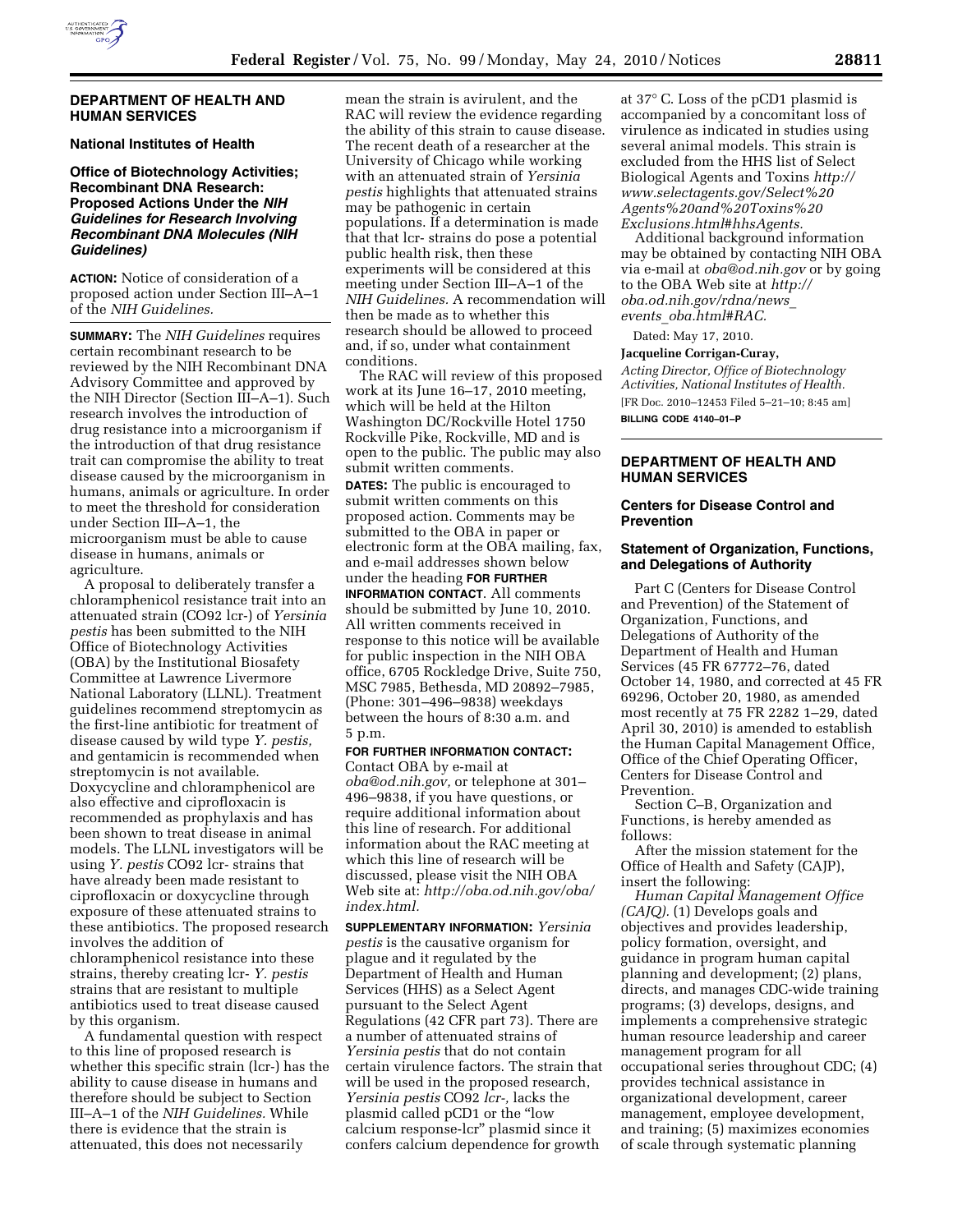and evaluation of agency-wide training initiatives to assist CDC employees in achieving required competencies; (6) assists in the definition and analysis of training needs and develops and evaluates instructional products designed to meet those needs; (7) works with partners, internally and externally, to develop a strategic vision for the public health workforce; (8) collaborates with CDC partners to develop workforce goals for all of CDC/ATSDR; (9) provides guidance and oversight to the Excellence in Learning Council to coordinate, inform, and share strategic vision for all of CDC's Centers/Institute/ Offices (CIOs); (10) conducts internal succession planning, forecasting services, and environmental scanning to ascertain both current and future public health workforce needs; (11) provides leadership, oversight, and guidance in the management and operations of programs; (12) collaborates as appropriate, with the CDC Office of the Director (OD), CIOs, domestic and international agencies and organizations and provides a focus for short- and longterm planning within the Human Capital Management Office (HCMO); (13) conducts organizational assessments of CDC/ATSDR to determine compliance with agency guidance, regulatory and statutory requirements of federal human capital programs and initiatives; (14) conducts organizational studies of human capital policies, initiative or procedures as directed by OPM, HHS, CDC or other pertinent federal agencies; and (15) administers, develops policy and provides oversight of agency individual learning accounts (ILAs) and individual development plans (IDPs), performance management and other human capital programs.

*Office of the Director (CAJQ1).* (1) Provides leadership and overall direction for HCMO; (2) develops goals and objectives, and provides leadership, policy formation, scientific oversight, and guidance in program planning and development; (3) plans, coordinates, and develops research plans for HCMO; (4) uses modeling and forecasting tools for workforce planning and decision making; (5) coordinates all program reviews; (6) reviews, prepares, coordinates, and develops proposed legislation, Congressional testimony, and briefing materials; (7) assists programs in establishing performance metrics and coordinates quarterly reviews with programs to ascertain status on meeting of the metrics; (8) coordinates budget formulation/ negotiation related to program initiatives and goals management; (9)

identifies relevant scanning/ benchmarking on workforce and career development processes, services and products; (10) provides leadership and guidance on new developments and national trends for public health workforce; (11) establishes policies governing major learning initiatives and new learning activities, and works collaboratively within CDC and other components in planning, developing and implementing policies related to training initiatives, including but not limited to, ILAs, IDPs, and loan repayment programs; (12) develops unified CDC-wide administrative systems and advocates and supports the commitment of resources to application development; (13) coordinates management information systems and analyses of data for improved utilization of resources; and (14) directs systems analysis and design, programming, and systems training as it relates to implementation of new and existing administrative, management, and executive information systems.

*Planning and Policy Activity (CAJQ13).* (1) Provides leadership, guidance, and consulting services for CDC on strategic workforce planning, performance management, and organizational development; (2) directs improvement in human capital programs with the objectives of increasing the operational effectiveness and efficiency of agency human capital initiatives, mission, goals and objectives; (3) serves as a bridge between human capital management and budgeting and financial management by using human capital performance metrics and information to support budget requests, and performance results for financial accountability; (4) assesses the impact of human capital initiatives; (5) promotes, supports, and advocates for strategic human capital management concerns and initiatives; (6) assesses the effectiveness of human capital policies and procedures focused on achieving organizational outcomes and ensuring strategic alignment; (7) provides policy and operational direction to workforce and career development programs across CDC; (8) promotes, supports, and advocates for quality education and training, workforce diversity, policy, and other initiatives needed to develop and maintain a vital public health workforce and a culture of excellence in learning; (9) provides a forum for information exchange among the workforce and career development officers, AHRC, CDC/OD, and other public health workforce development stakeholders; (10) develops and

implements administrative policies, procedures, and operations, as appropriate for CDC/ATSDR, and prepares special reports and studies for the CDC/OD; and (11) provides guidance and oversight on the development of policies, procedures and processes associated with agency awards.

*Human Capital Planning Branch (CAJQB).* (1) Participates with management in program planning, policy determination, evaluations, budget and decisions concerning the division; (2) works with AHRC, Office of the Chief Operating Officer, CDC Excellence in Learning Council, workforce and career development officers, and agency managers to carry out human capital management planning and development activities; (3) establishes, coordinates development and monitors implementation of the human capital accountability system framework for management of the human capital management plan; (4) ensures strategic alignment with OPM's Human Capital Assessment and Accountability Framework and HHS' associated procedures and deliverables; (5) identifies mission-critical occupations and their associated competencies to assess potential ''gaps'' in occupations and competencies that are essential to CDC achieving its strategic goals; (6) reports progress in meeting human capital management improvement objectives associated with the President's Management Agenda and other related government-wide human capital initiatives; (7) coordinates implementation of a succession plan for key leadership and technical positions with an emphasis on mission-critical occupations; (8) develops an agency-wide strategic hiring plan that includes recruitment and retention strategies to facilitate hiring members of under-represented groups and those with the requisite professional/scientific skills for closing occupational series and/or competency gaps in the workforce; and (9) provides information on Commissioned Corps pay, benefits, performance management, assignments, retirement, etc., to members of the Corps and CDC management, and coordinates the Commissioned Corps promotion and award programs.

*Training and Career Development Branch (CAJQC).* (1) Plans, directs, implements, supports, and coordinates the activities of the branch; (2) provides agency-wide leadership and guidance in all functional areas related to training and career development; (3) participates with management in program planning, policy determination, evaluations,